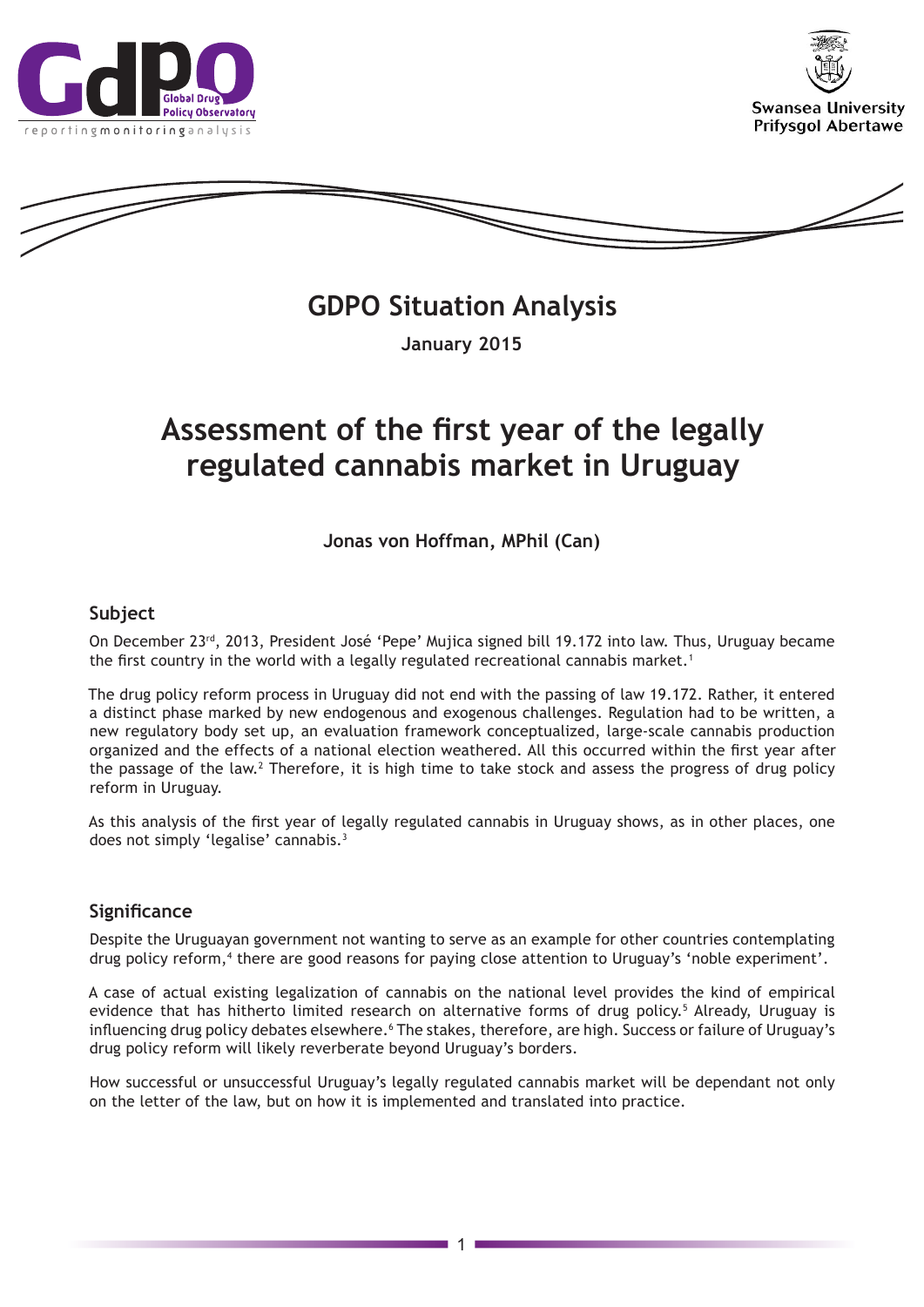# **Analysis**

Law 19.172 stipulates three distinct ways of accessing cannabis: home cultivation, cannabis social clubs and commercial sale. Growers and users have to register with the government in order to be allowed to grow or buy cannabis. Restrictions apply to where (pharmacies) and whom cannabis will be sold to (not minors or tourists) and for how much (price controls). Maximum quantities of 40g per month per person apply to both sale and cultivation. Advertisement is forbidden and authorities are planning to implement an accompanying prevention/education campaign. As set out in law 19.172, the Instituto de Regulación y Control del Cannabis (IRCCA), had to be created to be responsible for implementing, controlling and evaluating the new law.<sup>7</sup>

Under the current global drug control regime external challenges to Uruguayan style drug policy reforms are to be expected.<sup>8</sup> In its annual report the International Narcotics Control Board (INCB), noted that Uruguay was violating international drug control treaties.9 In December 2013, INCB President Raymond Yans compared Uruguay to 'pirates'.<sup>10</sup> However, others did not match his rhetoric or publicly share his concerns.11 Instead of caving in to the pressure, Uruguayan authorities went on with the policy shift.<sup>12</sup> In March 2014, at the annual meeting of the UN's Commission on Narcotic Drugs (CND) in Vienna, Uruguay defended its drug policy reform by invoking existing human rights treaties, its constitution and public health considerations.<sup>13</sup>

# **Achievements: Regulatory Body, Registration, Autocultivo, Social Clubs**

After their summer recess, Uruguayan authorities made substantial progress on drafting necessary regulation and addressing many of the details left to be specified.<sup>14</sup> In May 2013, the IRCCA was formed.<sup>15</sup> Crucial rules and regulations were promulgated.16 With the IRCCA beginning to work and the final details of the legal framework hammered out, cannabis cultivators would soon be able to register.

It is estimated that between 5-10% of Uruguayan users or roughly 10 000 people grow their own cannabis.<sup>17</sup> Under the new law, *"autocultivo"* (or home-growing) of up to 6 plants is allowed, as long as users are registered with the IRCCA.18 Limitations to the annual yield apply to home growing (480g).19 The registration process for home cultivators began on August 27<sup>th</sup>, 2014.<sup>20</sup> Initially, the pace of registration was slow.<sup>21</sup> Growers' suspicions towards actively disclosing their identity to a state agency, $^{22}$  lack of publicity of the registry's opening,<sup>23</sup> and, the uncertainty about the outcome of the upcoming October elections (and what would happen with the information of the registry), $^{24}$  are among the reasons for the underwhelming registration turnout. Nevertheless, since the first round of elections, the pace of registration has picked up. By October 10<sup>th</sup>, 601 growers had registered.<sup>25</sup> This number increased to 1200 autocultivadores and 500 cannabis social clubs by the end of December.<sup>26</sup>

On October 30<sup>th</sup>, the IRCCA began registering cannabis social clubs.<sup>27</sup> Cannabis social clubs in Uruguay are restrictive in terms of their size, membership and location.<sup>28</sup> Between 15 and 45 members are allowed to grow a maximum of 99 plants, subject to the same constraints on their annual yield.<sup>29</sup> Some of the social movements and activists, heavily involved in the passing of the law, $30$  have founded associated cannabis social clubs or are involved in facilitating their emergence.<sup>31</sup> The Federación de Cannabicultores del Uruguay grew out of the social movements and represents cannabis cultivators, clubs and their interests.<sup>32</sup>

# **To be implemented: Commercial Sale in Pharmacies**

The third leg of the tripartite access scheme for cannabis is its commercial sale in pharmacies. Practical difficulties have led to repeated delays in the sale of cannabis in pharmacies.<sup>33</sup> To this date cannabis cannot be bought in Uruguayan pharmacies, nor is it being cultivated for commercial sale.<sup>34</sup>

To many, the commercial production and sale of recreational cannabis in pharmacies is the most novel and important part of law 19.172. Its delayed implementation, limits drug policy reform in its scope and the number of people it directly affects.<sup>35</sup> Nonetheless, subsequent claims that Uruguay's drug policy reform may go "up in smoke" have been exaggerated.<sup>36</sup> Despite repeated delays and the slow roll-out of the commercial cannabis market, $37$  Uruguayan authorities maintain that they are on schedule to implement the sale of recreational cannabis in pharmacies by March 2015.<sup>38</sup>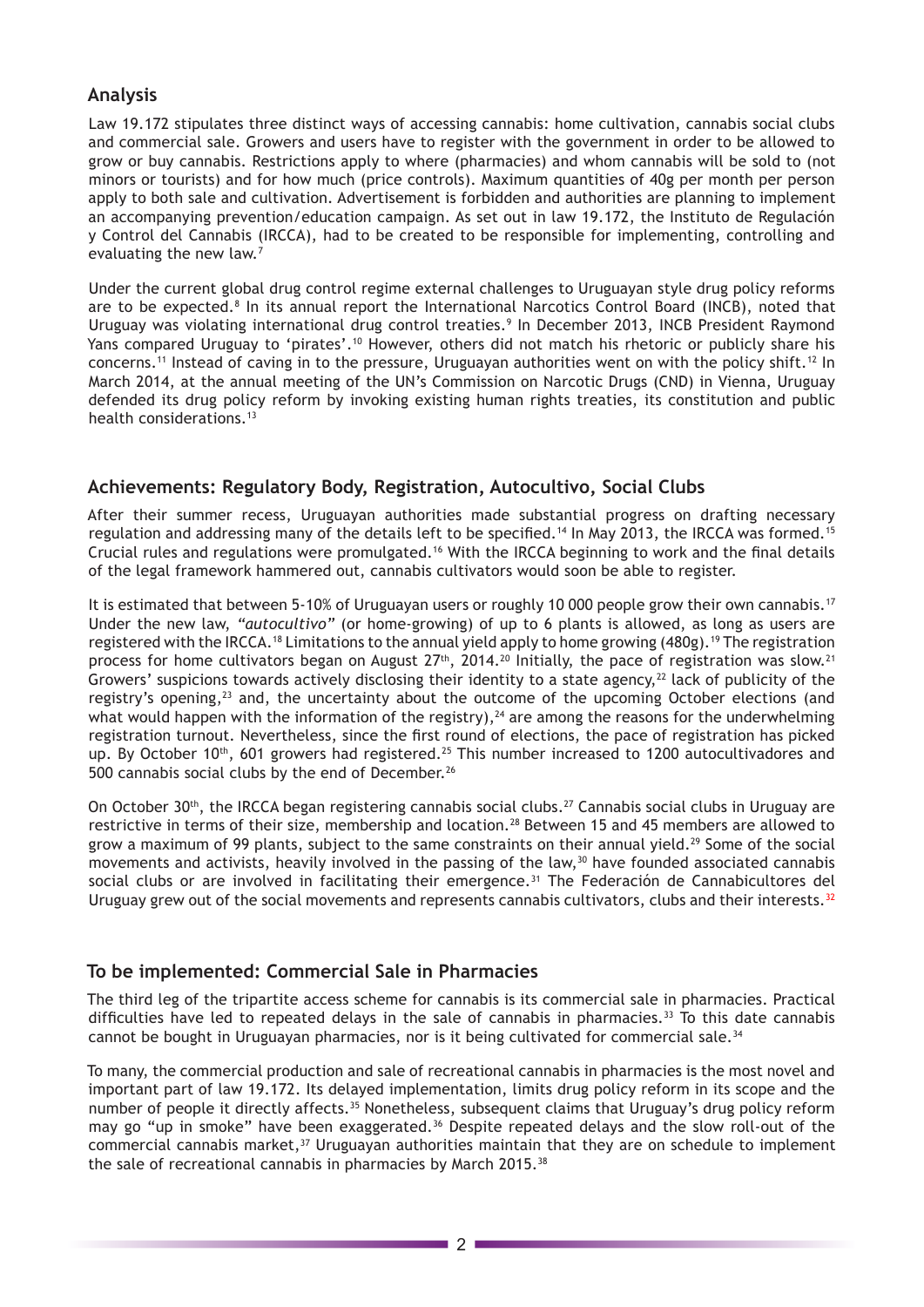The reasons for the repeated delays in the realization of commercial sales are multiple. On the one hand, this was the most controversial aspect of the unpopular law. Special interest groups, such as the association of pharmacists, have spoken out against it. $39$  On the other hand, on practical grounds, the process has proved more difficult and challenging than was anticipated. A fitting locale for cultivation with proper security measures had to be found. $40$  Varieties and potencies had to be selected. As the Uruguayan government is not growing cannabis directly, companies have to be licensed to do so.41 This process is still ongoing. Once the three to five licenses have been awarded, the natural growth cycle of cannabis will delay eventual implementation further, most likely until newly-elected President Tabaré Vazquez assumes power.<sup>42</sup>

# **Exogenous Challenge: 2014 Elections**

The first year of legally regulated cannabis in Uruguay was overshadowed by the national elections to be held in October. Uncertainty over the electoral outcome and position on cannabis legalisation of the two contenders for the Presidency Tabaré Vazquez and Luis Lacalle Pou, complicated the implementation process and introduced perceived risks for the fate of cannabis legalisation.<sup>43</sup>

In general, despite overwhelming rejection by the electorate, drug policy reform did not become a major topic in the electoral campaign.<sup>44</sup> Other concerns, such as public security, dominated the agenda.<sup>45</sup>

Ex-President Vazquez's (2005-2010) stance on drug policy reform was the subject of much speculation. Initially opposed to cannabis legalisation,<sup>46</sup> by August 2013 Vazquez had changed his position to consider even the legalisation of cocaine.<sup>47</sup> His opponent, the National Party's candidate Lacalle Pou had sponsored an unsuccessful bill in 2010 that would have legalised autocultivo.<sup>48</sup> This earlier position made it more difficult for him to oppose credibly drug policy reform entirely.<sup>49</sup> Lacalle Pou staunchly rejected the sale of cannabis in pharmacies.<sup>50</sup>

With the race between the Frente Amplio and electoral collation of Partido Nacional and Colorado heating up in the second half of 2014,<sup>51</sup> greater attention was focused on the respective candidates' positions on cannabis.52 Vazquez made some unexpected comments on the campaign trail about using the confidential and protected data from the registry for treatment purposes.<sup>53</sup> These comments on the sale of cannabis in pharmacies pitted him directly against President Mujica.<sup>54</sup> In the closing days of the campaign, Lacalle Pou raised the stakes and promised to repeal as much as possible of the drug policy reforms as one of his first acts as newly elected President.<sup>55</sup>

The close race between Vazquez and Lacalle Pou in the first round, as well as their isolated pronouncements on drug policy, fueled a perception that the fate of drug policy reform was in jeopardy.<sup>56</sup> In the end, such concerns proved unfounded as the Frente Amplio retained its majority in both houses of parliament in the first round and Tabaré Vazquez was elected with a comfortable majority in the second-round presidential elections on November 30th.<sup>57</sup>

### **Preliminary Assessment of Impact**

Because of the law's incomplete implementation and early stage, there are limitations to any assessment of its effects at this point.58 Nonetheless, some preliminary evidence on the impact of law 19.172 is already available.

As has been noted in other contexts,<sup>59</sup> drug policy reforms do not seem to have significantly increased prevalence rates. Despite media reports that cannabis overtook tobacco consumption among youths, $60$ Uruguayan authorities have pointed out that this increase is in line with the past trajectory and does not represent a marked increase.<sup>61</sup>

Cannabis and drug policy have become more visible in public life: a University diploma in drug policy is offered at the Universidad de la Republica,<sup>62</sup> a number of grow shops have opened in central locations in Montevideo,<sup>63</sup> an international exposition on industrial and psychoactive uses of cannabis was organized in December,<sup>64</sup> and, social movements remain active and are closely linked to the implementation and evaluation processes.<sup>65</sup> Despite this increased visibility and acceptance, reports of continuing police repression against registered growers exist and highlight the difficulties of de jure changes translating into practice.<sup>66</sup>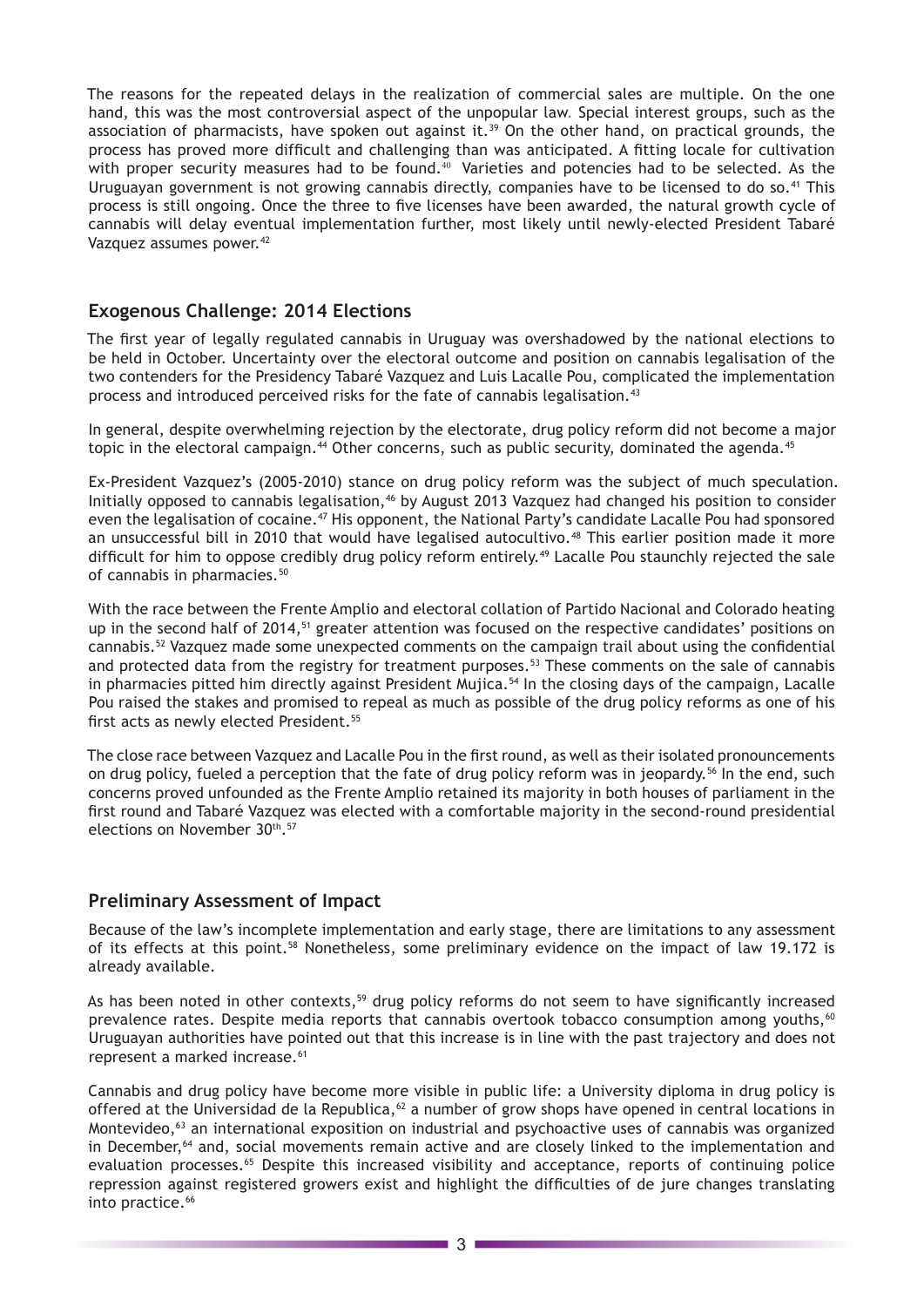### **Concerns**

As this assessment shows, on the one hand, much has been achieved within the first year of legally regulated cannabis in Uruguay. On the other hand, much remains to be done. Moving forward, Uruguay has to show that it can successfully complete implementation of law 19.172, especially the sale of cannabis in pharmacies.

Certain problems are endogenous to the implementation of reforms and creating a regulatory framework and new institutions from scratch should have been expected. In 2014, in Uruguay these were compounded by exogenous factors. Principally, the election loomed large over the fate of the drug policy reform process.

Newly-elected President Vazquez inherits the drug policy reform measure despite his misgivings about it. While the law itself is safe, it remains to be seen how much the change of the presidency will influence Uruguay's drug policy and remaining implementation in the future.<sup>67</sup>

Law 19.172 and subsequent regulations did not provide specifics on two important areas of cannabis regulation: medicinal marijuana and industrial hemp. Already, in December 2014, President Mujica has enabled by decree the production of industrial hemp in Uruguay.<sup>68</sup> Medicinal marijuana is to be addressed soon. $69$ 

Rigorous evaluation will be key, first, so other countries can learn from Uruguay's "experiment", and, second, for Uruguay to be able to adjust its drug policy if necessary.<sup>70</sup> With the help of international experts, Uruguay is embarking on a thorough and comprehensive evaluation of its drug policy reforms.<sup>71</sup> Naturally, it will take time for results to materialise. Therefore, moving forward, Uruguay will require not only the same audacity it showed in pursuing drug policy reform in the first place, but patience.

### **Endnotes**

- 1 Williams, C.J., 2013. In pioneering experiment, Uruguay nationalizes marijuana trade. *Los Angeles Times*, Available at: [http://](http://articles.latimes.com/2013/dec/10/world/la-fg-wn-uruguay-marijuana-trade-20131210) [articles.latimes.com/2013/dec/10/world/la-fg-wn-uruguay-marijuana-trade-20131210.](http://articles.latimes.com/2013/dec/10/world/la-fg-wn-uruguay-marijuana-trade-20131210) Watts, J., 2013. Uruguay legalises production and sale of cannabis. *The Guardian*, Available at: [http://www.theguardian.com/world/2013/dec/11/uruguay-cannabis-marijuana](http://www.theguardian.com/world/2013/dec/11/uruguay-cannabis-marijuana-production-sale-law/print)[production-sale-law/print](http://www.theguardian.com/world/2013/dec/11/uruguay-cannabis-marijuana-production-sale-law/print).
- 2 Serrano, A., 2014. The Year in Drug Policy: Movement at a crossroads. *america.aljazeera.com*, Available at: [http://america.](http://america.aljazeera.com/articles/2014/12/27/forward-mementumtheyearindrugpolicy.html) [aljazeera.com/articles/2014/12/27/forward-mementumtheyearindrugpolicy.html](http://america.aljazeera.com/articles/2014/12/27/forward-mementumtheyearindrugpolicy.html) [Accessed December 28, 2014].
- 3 Radden Keefe, P., 2013. Buzzkill. *The New Yorker*. Available at: [http://www.newyorker.com/magazine/2013/11/18/](http://www.newyorker.com/magazine/2013/11/18/buzzkill?currentPage=all) [buzzkill?currentPage=all](http://www.newyorker.com/magazine/2013/11/18/buzzkill?currentPage=all). The Economist, 2014. The great pot experiment. *The Economist*
- 4 Canepa, D., 2014. *Intervenciòn del Jefe de Delegación de Uruguay*, Available at: [https://www.unodc.org/documents/commissions/](https://www.unodc.org/documents/commissions/CND/CND_Sessions/CND_57/HLS/Statements/Thurs_13th_PM/25_Uruguay_s_130314_pm.pdf) [CND/CND\\_Sessions/CND\\_57/HLS/Statements/Thurs\\_13th\\_PM/25\\_Uruguay\\_s\\_130314\\_pm.pdf.](https://www.unodc.org/documents/commissions/CND/CND_Sessions/CND_57/HLS/Statements/Thurs_13th_PM/25_Uruguay_s_130314_pm.pdf)
- 5 MacCoun, R.J. & Reuter, P., 2001. *Drug War Heresies*, Cambridge University Press.
- 6 Youngers, C.A., 2014. A Turning Point for Drug Policy. In *Reimagining Drug Policy in the Americas*. NACLA Report on the Americas [Accessed March 11, 2014].
- 7 Camera de Representantes, 2013. *Ley 19.172*, Available at: [http://www.ircca.gub.uy/wp-content/uploads/2014/06/Ley\\_19.172.pdf](http://www.ircca.gub.uy/wp-content/uploads/2014/06/Ley_19.172.pdf)
- 8 Bewley-Taylor, D.R., 2012. *International Drug Control*, Cambridge University Press.
- 9 INCB, 2014. *Report 2013*, International Narcotics Control Board.
- 10 EFE, 2013. La legalización de la marihuana en Uruguay es una actitud de "piratas." *El Pais*,. Available at: [http://www.elpais.com.uy/](http://www.elpais.com.uy/informacion/onu-califica-actitud-uruguaya-pirata.html) [informacion/onu-califica-actitud-uruguaya-pirata.html](http://www.elpais.com.uy/informacion/onu-califica-actitud-uruguaya-pirata.html). [Accessed November 19, 2014].
- 11 Members of the INCB openly disagreed with Yans.

Espectador, 2013. Posición del presidente de JIFE no representa opinión de ONU. *Espectador.com*, Available at: [http://www.](http://www.espectador.com/politica/280451/posicion-del-presidente-de-jife-no-representa-opinion-de-onu) [espectador.com/politica/280451/posicion-del-presidente-de-jife-no-representa-opinion-de-onu](http://www.espectador.com/politica/280451/posicion-del-presidente-de-jife-no-representa-opinion-de-onu) [Accessed September 8, 2014]. Without mentioning Uruguay by name, the Organization of American States (OAS) had acknowledged the possibility of a country pursuing the possibility of a legally regulated cannabis market in its 2013 landmark report, and, reversing its traditional role as driving force behind drug prohibition, the United States adopted a so-called flexible interpretation of international drug control treaties when it comes to cannabis. OAS, 2013. *Legal and Regulatory Alternatives*, Organization of American States. Brownfield, W.R., 2014. Trends in Global Drug Policy. *State.gov*. Available at: <http://fpc.state.gov/232813.htm>[Accessed November 19, 2014]. Although it must be said, that this is complex and problematic. See, Bewley-Taylor, D, Jelsma, M and Barrett, D, 'Fatal Attraction: Brownfield's Flexibility Doctrine and Global Drug Policy Reform, [http://www.huffingtonpost.co.uk/damon-barett/drug](http://www.huffingtonpost.co.uk/damon-barett/drug-policy-reform_b_6158144.html)[policy-reform\\_b\\_6158144.html](http://www.huffingtonpost.co.uk/damon-barett/drug-policy-reform_b_6158144.html) Huffington Post blog 18 November 2014.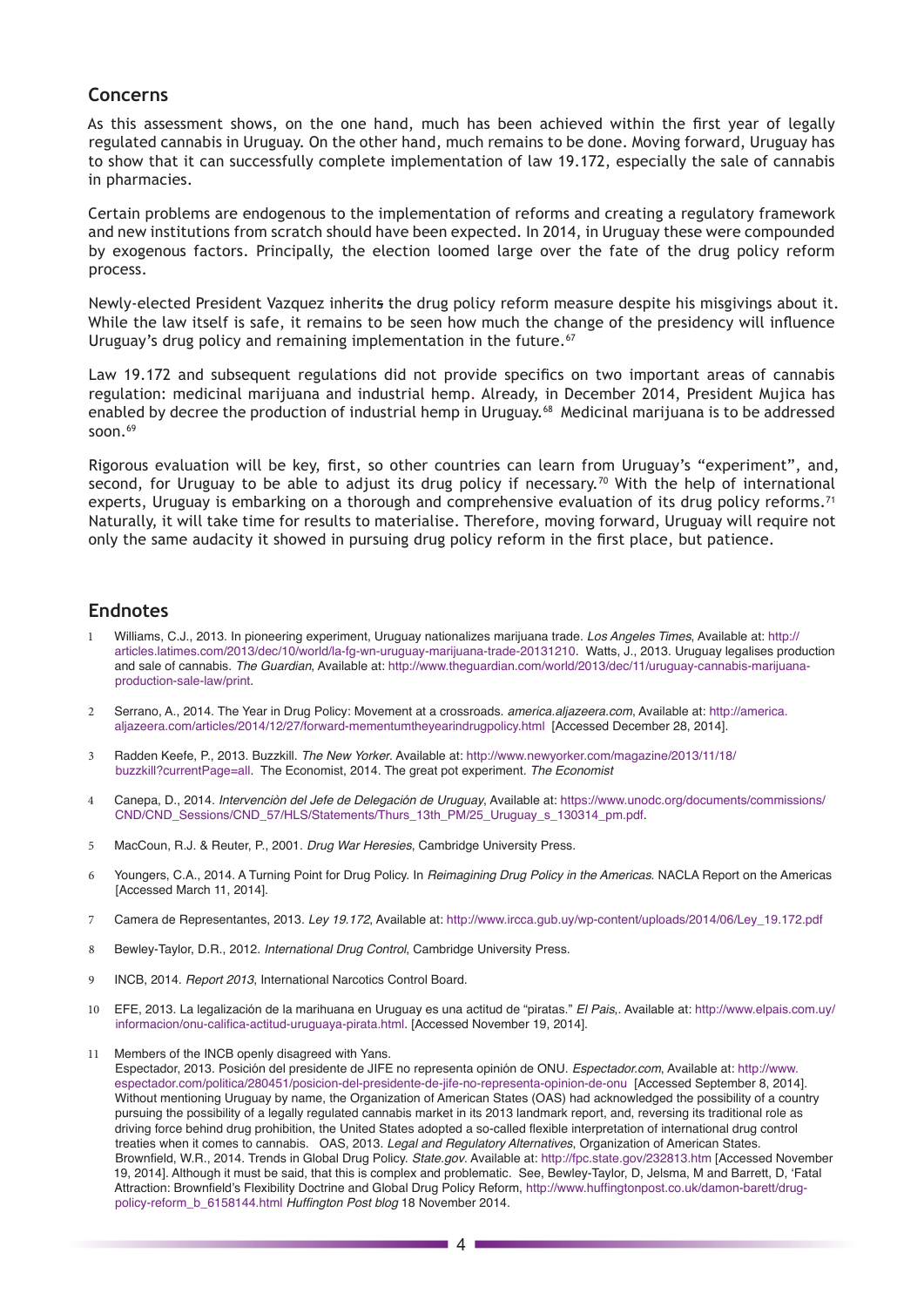- 12 Busqueda, 2014. Marihuana: la ONU será ignorada por el gobierno. *Busqueda* El Pais, 2014. Mujica: la JIFE "no tiene idea" de lo que es la sociedad uruguaya.
- 13 Canepa, D., 2014. *Intervenciòn del Jefe de Delegación de Uruguay*
- 14 Romo, R., 2014. New rules in Uruguay create a legal marijuana market. *CNN.com*. Available at: [http://edition.cnn.com/2014/05/06/](http://edition.cnn.com/2014/05/06/world/americas/uruguay-marijuana-rules/) [world/americas/uruguay-marijuana-rules/](http://edition.cnn.com/2014/05/06/world/americas/uruguay-marijuana-rules/) [Accessed December 26, 2014]. Serrano, A., 2014. Uruguay unveils marijuana regulation details. *america.aljazeera.com*, Available at: [http://america.aljazeera.com/](http://america.aljazeera.com/articles/2014/5/3/uruguay-unveils-marijuanaregulationdetails.html) [articles/2014/5/3/uruguay-unveils-marijuanaregulationdetails.html](http://america.aljazeera.com/articles/2014/5/3/uruguay-unveils-marijuanaregulationdetails.html) [Accessed December 28, 2014].
- 15 Presidencia de Uruguay, 2014. *Decreto de Constitución del IRCCA*,
- 16 Presidencia de Uruguay, 2014. *Reglementación*, [http://www.ircca.gub.uy/wp-content/uploads/2014/06/Decreto\\_reglamentacion\\_](http://www.ircca.gub.uy/wp-content/uploads/2014/06/Decreto_reglamentacion_ley_19.172.pdf) [ley\\_19.172.pdf](http://www.ircca.gub.uy/wp-content/uploads/2014/06/Decreto_reglamentacion_ley_19.172.pdf)
- 17 La Republica, 2014. Software para control digital de la venta de marihuana. La Republica, Available at: [http://www.republica.com.](http://www.republica.com.uy/software-para-control-digital-de-la-venta-de-marihuana) [uy/software-para-control-digital-de-la-venta-de-marihuana](http://www.republica.com.uy/software-para-control-digital-de-la-venta-de-marihuana) [Accessed November 19, 2014].
- 18 Law 19.172 and Reglementación.
- 19 How and by whom these legal limits are to be enforced is still to be specified and its success dubious.
- 20 lr21com.uy, 2014. Instituto de Regulación y Control de Cannabis abre registro para autocultivadores. *lr21.com.uy*, Available at: <http://www.lr21.com.uy/comunidad/1191656-instituto-de-regulacion-y-control-de-cannabis-abre-registro-para-autocultivadores> [Accessed September 22, 2014].
- 21 AP, 2014. Official: Bidders Compete for Uruguay Pot Business. *New York Times* Available at: [http://www.nytimes.com/](http://www.nytimes.com/aponline/2014/08/28/world/americas/ap-cb-uruguay-marijuana.html?ref=americas&_r=1) [aponline/2014/08/28/world/americas/ap-cb-uruguay-marijuana.html?ref=americas&\\_r=1.](http://www.nytimes.com/aponline/2014/08/28/world/americas/ap-cb-uruguay-marijuana.html?ref=americas&_r=1)
- 22 France24, 2014. Uruguayans sign up to grow marijuana at home. *France24*, Available at: [http://www.france24.com/en/20140828](http://www.france24.com/en/20140828-uruguayans-grow-marijuana-home-legalisation/) [uruguayans-grow-marijuana-home-legalisation/](http://www.france24.com/en/20140828-uruguayans-grow-marijuana-home-legalisation/) [Accessed September 2, 2014].
- 23 The IRCCA had to walk the fine or rather blurry line between informing about home cultivation under the new legal framework without encouraging it.
- 24 La Republica, 2014. Software para control digital de la venta de marihuana.
- 25 <http://www.ircca.gub.uy/informacion-16102014/>
- 26 EFE, 2014. Uruguay tiene 1.200 cultivadores legales demarihuana y 500 clubes cannábicos. Available at: [http://www.eldinamo.cl/](http://www.eldinamo.cl/mundo/2014/12/22/uruguay-tiene-1-200-cultivadores-legales-de-marihuana-y-500-clubes-cannabicos/) [mundo/2014/12/22/uruguay-tiene-1-200-cultivadores-legales-de-marihuana-y-500-clubes-cannabicos/](http://www.eldinamo.cl/mundo/2014/12/22/uruguay-tiene-1-200-cultivadores-legales-de-marihuana-y-500-clubes-cannabicos/) [Accessed December 26, 2014].
- 27 Cibils, A.I., 2014. Clubes cannabis de Uruguay avanzan en proceso para cultivar legalmente. *AFP*, Available at: [https://es-us.](https://es-us.noticias.yahoo.com/clubes-cannabis-uruguay-avanzan-proceso-cultivar-legalmente-222559981.html) [noticias.yahoo.com/clubes-cannabis-uruguay-avanzan-proceso-cultivar-legalmente-222559981.html](https://es-us.noticias.yahoo.com/clubes-cannabis-uruguay-avanzan-proceso-cultivar-legalmente-222559981.html) [Accessed December 26, 2014].
- 28 Ramsey, G., 2014. Uruguay's Cannabis Clubs Begin Registration Process Will They Avoid the Spanish Model? *talkingdrugs.org*. Available at:<http://www.talkingdrugs.org/uruguay-cannabis-clubs-regulation-spanish-model> [Accessed December 26, 2014].
- 29 IRCCA, 2014. Guía de condiciones mínimas para la habilitación de Clubes de Membresía, Instituto de Regulación y Control del Cannabis. Available at: [http://www.ircca.gub.uy/wp-content/uploads/2014/10/Gu%C3%ADa-de-condiciones-m%C3%ADnimas](http://www.ircca.gub.uy/wp-content/uploads/2014/10/Gu%C3%ADa-de-condiciones-m%C3%ADnimas-para-la-habilitación-de-Clubes-de-Membres%C3%ADa.pdf)[para-la-habilitación-de-Clubes-de-Membres%C3%ADa.pdf](http://www.ircca.gub.uy/wp-content/uploads/2014/10/Gu%C3%ADa-de-condiciones-m%C3%ADnimas-para-la-habilitación-de-Clubes-de-Membres%C3%ADa.pdf). Presidencia de Uruguay, 2014. *Reglementación*,
- 30 On the importance of social movements in the drug policy reform process: Castro, G., 2014. From Punishment to Markets: Social Movements, the State, and Legal Marijuana in Uruguay. Presented at APSA 2014. Hetzer, H. & Walsh, J.M., 2014. Pioneering Cannabis Regulation in Uruguay. In *Reimagining Drug Policy in the Americas*. NACLA Report on the Americas. Aguiar, S. & Muñoz, C., 2007. Moviemientos Sociales Juveniles en Uruguay: Informe de la Situacion 2: Movimente por la legalización del Cannabis, Grupo de Estudios Urbanos y Generacionales (GEUG).
- 31 Organizations such as AECU, Red de Usuarios y Cultivadores de Cannabis Proderechos and Movida Cannabica de Florida have their "own" cannabis social clubs. uy.press, 2014. CLUC: el club cannábico de Proderechos Available at: [http://www.uypress.](http://www.uypress.net/ucimprimir_52510_1.html) [net/ucimprimir\\_52510\\_1.html#](http://www.uypress.net/ucimprimir_52510_1.html) [Accessed December 26, 2014]. Clubes cannabis de Uruguay avanzan en proceso para cultivar legalmente. Furthermore, they offer legal and practical advice for those wanting to form their own club. Proderechos published a manual about all aspects of home cultivation: "Uruguay se planta". EFE, 2014. Marijuana handbook debuts in Uruguay. Available at: <http://latino.foxnews.com/latino/lifestyle/2014/10/09/marijuana-handbook-debuts-in-uruguay/>
- 32 El Observador, 2014. Cultivadores de cannabis crearon federación para incidir en política. El Observador, Available at: [http://www.](http://www.elobservador.com.uy/noticia/imprimir/268730/cultivadores-de-cannabis-crearon-federacion-para-incidir-en-politica/) [elobservador.com.uy/noticia/imprimir/268730/cultivadores-de-cannabis-crearon-federacion-para-incidir-en-politica/](http://www.elobservador.com.uy/noticia/imprimir/268730/cultivadores-de-cannabis-crearon-federacion-para-incidir-en-politica/).
- 33 Baca, R., 2014. How Uruguay's pot plan should work, but also how it might change. thecannabist.co,. Available at: [http://www.](http://www.thecannabist.co/2014/09/27/marijuana-uruguay-will-presidents-system-implemented/20368/0/) [thecannabist.co/2014/09/27/marijuana-uruguay-will-presidents-system-implemented/20368/0/](http://www.thecannabist.co/2014/09/27/marijuana-uruguay-will-presidents-system-implemented/20368/0/) [Accessed December 26, 2014]. Ramsey, G., 2014. Uruguay May Delay Marijuana Sales, Or Maybe Not [http://www.thepanamericanpost.com/2014/07/uruguay](http://www.thepanamericanpost.com/2014/07/uruguay-may-delay-marijuana-sales-or.html)[may-delay-marijuana-sales-or.html](http://www.thepanamericanpost.com/2014/07/uruguay-may-delay-marijuana-sales-or.html)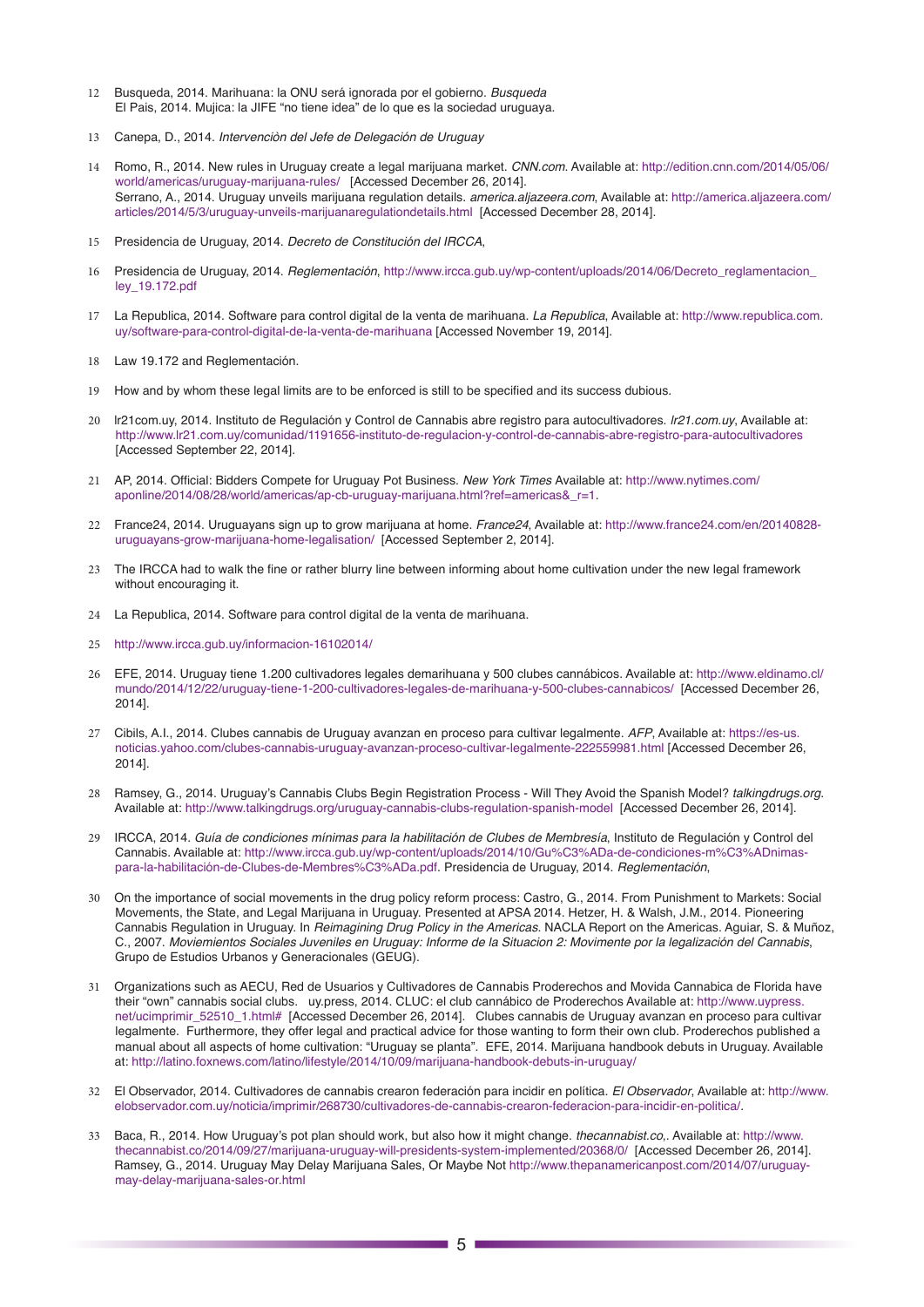- 34 Reuters, 2014. Retrasa Uruguay venta de mariguana en farmacias. *El Universal*, Available at: [http://www.eluniversal.com.mx/el](http://www.eluniversal.com.mx/el-mundo/2014/retrasa-uruguay-venta-de-mariguana-en-farmacias-1057463.html)[mundo/2014/retrasa-uruguay-venta-de-mariguana-en-farmacias-1057463.html](http://www.eluniversal.com.mx/el-mundo/2014/retrasa-uruguay-venta-de-mariguana-en-farmacias-1057463.html) [Accessed December 26, 2014].
- 35 Thus far, few of the estimated 75 000, who smoke cannabis monthly, have registered. Tapia, C., 2014. El gobierno teme boicot de narcos contra la venta legal de cannabis. *El Pais*, Available at: [http://www.elpais.com.uy/informacion/gobierno-teme-boicot-narcos](http://www.elpais.com.uy/informacion/gobierno-teme-boicot-narcos-marihuana.html)marihuana html
- 36 Haberkorn, L., 2014. Uruguayan pot marketplace may go up in smoke. The Miami Herald,
- 37 Ramsey, G., 2014. Uruguay Slowly Rolling Out its Marijuana Law. *talkingdrugs.org*, Available at: [http://www.talkingdrugs.org/](http://www.talkingdrugs.org/uruguay-slowly-rolling-out-its-marijuana-law) [uruguay-slowly-rolling-out-its-marijuana-law](http://www.talkingdrugs.org/uruguay-slowly-rolling-out-its-marijuana-law) [Accessed December 26, 2014].
- 38 EFE, 2014. Uruguay tiene 1.200 cultivadores legales de marihuana y 500 clubes cannábicos
- 39 El Pais, 2014. Venta de marihuana en farmacias en duda con cambio de gobierno. *El Pais*,. Available at: [http://www.elpais.com.uy/](http://www.elpais.com.uy/informacion/marihuana-farmacias-duda-cambio-gobierno.html) [informacion/marihuana-farmacias-duda-cambio-gobierno.html](http://www.elpais.com.uy/informacion/marihuana-farmacias-duda-cambio-gobierno.html).
- 40 El Observardor, 2012. Para Mujica 150 hectáreas para plantar marihuana es suficiente. El Observador, Available at: [http://www.](http://www.elobservador.com.uy/noticia/230699/para-mujica-150-hectareas-para-plantar-marihuana-es-suficiente-/) [elobservador.com.uy/noticia/230699/para-mujica-150-hectareas-para-plantar-marihuana-es-suficiente-/](http://www.elobservador.com.uy/noticia/230699/para-mujica-150-hectareas-para-plantar-marihuana-es-suficiente-/). and Barreneche, E., 2014. Plantación de marihuana al lado del penal de Libertad. *El Pais*, Available at: [http://www.elpais.com.uy/informacion/plantacion](http://www.elpais.com.uy/informacion/plantacion-marihuana-lado-penal-libertad.html)[marihuana-lado-penal-libertad.html](http://www.elpais.com.uy/informacion/plantacion-marihuana-lado-penal-libertad.html).
- 41 El Pais, 2014. Marihuana: cultivadores plantarán en noviembre. *El Pais*, Available at: [http://www.elpais.com.uy/informacion/](http://www.elpais.com.uy/informacion/marihuana-cultivadores-plantaran-noviembre.html) [marihuana-cultivadores-plantaran-noviembre.html.](http://www.elpais.com.uy/informacion/marihuana-cultivadores-plantaran-noviembre.html)
- 42 Delgado, N., 2014. Plazos de cultivo impiden que Mujica inaugure la venta demarihuana. El Observador, Available at: [http://www.](http://www.elobservador.com.uy/noticia/293334/plazos-de-cultivo-impiden-que-mujica-inaugure-la-venta-de-marihuana/) [elobservador.com.uy/noticia/293334/plazos-de-cultivo-impiden-que-mujica-inaugure-la-venta-de-marihuana/.](http://www.elobservador.com.uy/noticia/293334/plazos-de-cultivo-impiden-que-mujica-inaugure-la-venta-de-marihuana/)
- 43 El Pais, 2014. Venta de marihuana en farmacias en duda con cambio de gobierno.
- 44 Ramsey, G., 2014. Uruguay Marijuana Law Under Fire. *insightcrime.org*. Available at: [http://www.insightcrime.org/news-analysis/](http://www.insightcrime.org/news-analysis/uruguay-marijuana-law-under-fire?highlight=WyJ1cnVndWF5IiwidXJ1Z3VheSdzIl0) [uruguay-marijuana-law-under-fire?highlight=WyJ1cnVndWF5IiwidXJ1Z3VheSdzIl0](http://www.insightcrime.org/news-analysis/uruguay-marijuana-law-under-fire?highlight=WyJ1cnVndWF5IiwidXJ1Z3VheSdzIl0) [Accessed November 14, 2014].
- 45 Busqueda, 2013. La inseguridad sigue siendo el principal problema para los uruguayos, aunque pierde espacio ante la situación económica. *Busqueda*, (1716). El Pais, 2014. La seguridad vuelve a la cancha de la oposición. *El Pais*, Available at: [http://www.](http://www.elpais.com.uy/informacion/seguridad-vuelve-cancha-campana-oposicion.html) [elpais.com.uy/informacion/seguridad-vuelve-cancha-campana-oposicion.html](http://www.elpais.com.uy/informacion/seguridad-vuelve-cancha-campana-oposicion.html).
- 46 El Observardor, 2005. El Gobierno De Izquierda No Piensa en La Legalización. El Observador, Available at: [http://www.infodrogas.](http://www.infodrogas.gub.uy/html/prensa/elobservador/20051113-marihuanaUY-elobservador.htm) [gub.uy/html/prensa/elobservador/20051113-marihuanaUY-elobservador.htm.](http://www.infodrogas.gub.uy/html/prensa/elobservador/20051113-marihuanaUY-elobservador.htm)
- 47 Busqueda, 2013. "Un buen intento" para combatir el narcotráfico. *Busqueda*, (1725)
- 48 Lacalle Pou, L., 2010. Proyecto de Ley: Medidas Contra el Narcotrafico. Baca, R., 2014. How Uruguay's pot plan should work, but also how it might change. thecannabist.co, Available at: [http://www.thecannabist.co/2014/09/27/marijuana-uruguay-will-presidents](http://www.thecannabist.co/2014/09/27/marijuana-uruguay-will-presidents-system-implemented/20368/0/)[system-implemented/20368/0/](http://www.thecannabist.co/2014/09/27/marijuana-uruguay-will-presidents-system-implemented/20368/0/) [Accessed December 26, 2014].
- 49 Delgado, H., 2014. Registrar el proceso. *La Diaria*. Available at:<http://ladiaria.com.uy/articulo/2014/10/registrar-el-proceso/>.
- 50 How Uruguay's pot plan should work, but also how it might change.
- 51 Kummetz, P., 2014. Elecciones en Uruguay: un giro inesperado. *Deutsche Welle America Latina*
- 52 The dark-horse, third-party candidate of the Partido Colorado, Pedro Bordaberry was most clearly and outspoken against drug policy reform. At campaign stops he would warn growers "to not plant anything!" as he would repeal the law as soon as he was elected. Espectador, 2014. Bordaberry: Ley de legalización de la marihuana tiene los días contados. *El Espectador*, Available at: <http://www.espectador.com/politica/301059/bordaberry-ley-de-legalizacion-de-la-marihuana-tiene-los-dias-contados>.
- 53 Ramsey, G., 2014. Uruguay Presidential Candidate Proposes Rehab for Marijuana Users. *insightcrime.org* Available at: [http://www.](http://www.insightcrime.org/news-analysis/vazquez-floats-using-marijuana-registry-for-drug-treatment?highlight=WyJ1cnVndWF5IiwidXJ1Z3VheSdzIl0) [insightcrime.org/news-analysis/vazquez-floats-using-marijuana-registry-for-drug-treatment?highlight=WyJ1cnVndWF5IiwidXJ1Z3V](http://www.insightcrime.org/news-analysis/vazquez-floats-using-marijuana-registry-for-drug-treatment?highlight=WyJ1cnVndWF5IiwidXJ1Z3VheSdzIl0) [heSdzIl0=](http://www.insightcrime.org/news-analysis/vazquez-floats-using-marijuana-registry-for-drug-treatment?highlight=WyJ1cnVndWF5IiwidXJ1Z3VheSdzIl0) [Accessed November 12, 2014].
- 54 El Pais, 2014. Vázquez considera "insólito" que farmacias deban vender marihuana. *El Pais*, Available at: [http://www.elpais.com.](http://www.elpais.com.uy/informacion/vazquez-considera-insolito-que-farmacias.html) [uy/informacion/vazquez-considera-insolito-que-farmacias.html.](http://www.elpais.com.uy/informacion/vazquez-considera-insolito-que-farmacias.html) El Pais, 2014. Mujica le sale al cruce a Tabaré Vázquez. *El Pais*. Available at: [http://www.elpais.com.uy/informacion/mujica-le-sale-cruce-tabare.html.](http://www.elpais.com.uy/informacion/mujica-le-sale-cruce-tabare.html)
- 55 Farat, E., 2014. Exclusive: Uruguay presidential candidate would repeal marijuana law. *Reuters*. Available at: [http://www.reuters.](http://www.reuters.com/article/2014/10/22/us-uruguay-election-exclusive-idUSKCN0IB1KN20141022) [com/article/2014/10/22/us-uruguay-election-exclusive-idUSKCN0IB1KN20141022](http://www.reuters.com/article/2014/10/22/us-uruguay-election-exclusive-idUSKCN0IB1KN20141022) [Accessed December 26, 2014]. Peregil, F. & Martinez, M., 2014. "Vamos a derogar muchos artículos de la ley de la marihuana." *El Pais (ESP)*, Available at: [http://internacional.](http://internacional.elpais.com/internacional/2014/10/24/actualidad/1414164629_336419.html) [elpais.com/internacional/2014/10/24/actualidad/1414164629\\_336419.html.](http://internacional.elpais.com/internacional/2014/10/24/actualidad/1414164629_336419.html)
- 56 Essert, M., 2014. This Weekend, the Fate of Legal Marijuana Is on the Line. World.Mic, Available at: [http://mic.com/articles/105372/](http://mic.com/articles/105372/everything-is-on-the-line-for-the-great-marijuana-experiment-tomorrow) [everything-is-on-the-line-for-the-great-marijuana-experiment-tomorrow](http://mic.com/articles/105372/everything-is-on-the-line-for-the-great-marijuana-experiment-tomorrow) [Accessed December 11, 2014]. Medina, D.A., 2014. All eyes in the global marijuana legalization movement are on Uruguay's election. *Quartz*. Available at: [http://qz.com/302836/all-eyes](http://qz.com/302836/all-eyes-in-the-global-marijuana-legalization-movement-are-on-uruguays-election/)[in-the-global-marijuana-legalization-movement-are-on-uruguays-election/](http://qz.com/302836/all-eyes-in-the-global-marijuana-legalization-movement-are-on-uruguays-election/) [Accessed December 9, 2014].
- 57 Haberkorn, L., 2014. Ex-president wins Uruguay election, pot plan safe. *USA Today*, Available at: [http://www.usatoday.com/story/](http://www.usatoday.com/story/news/world/2014/11/30/ex-president-wins-uruguay-election-pot-plan-safe/19718183/)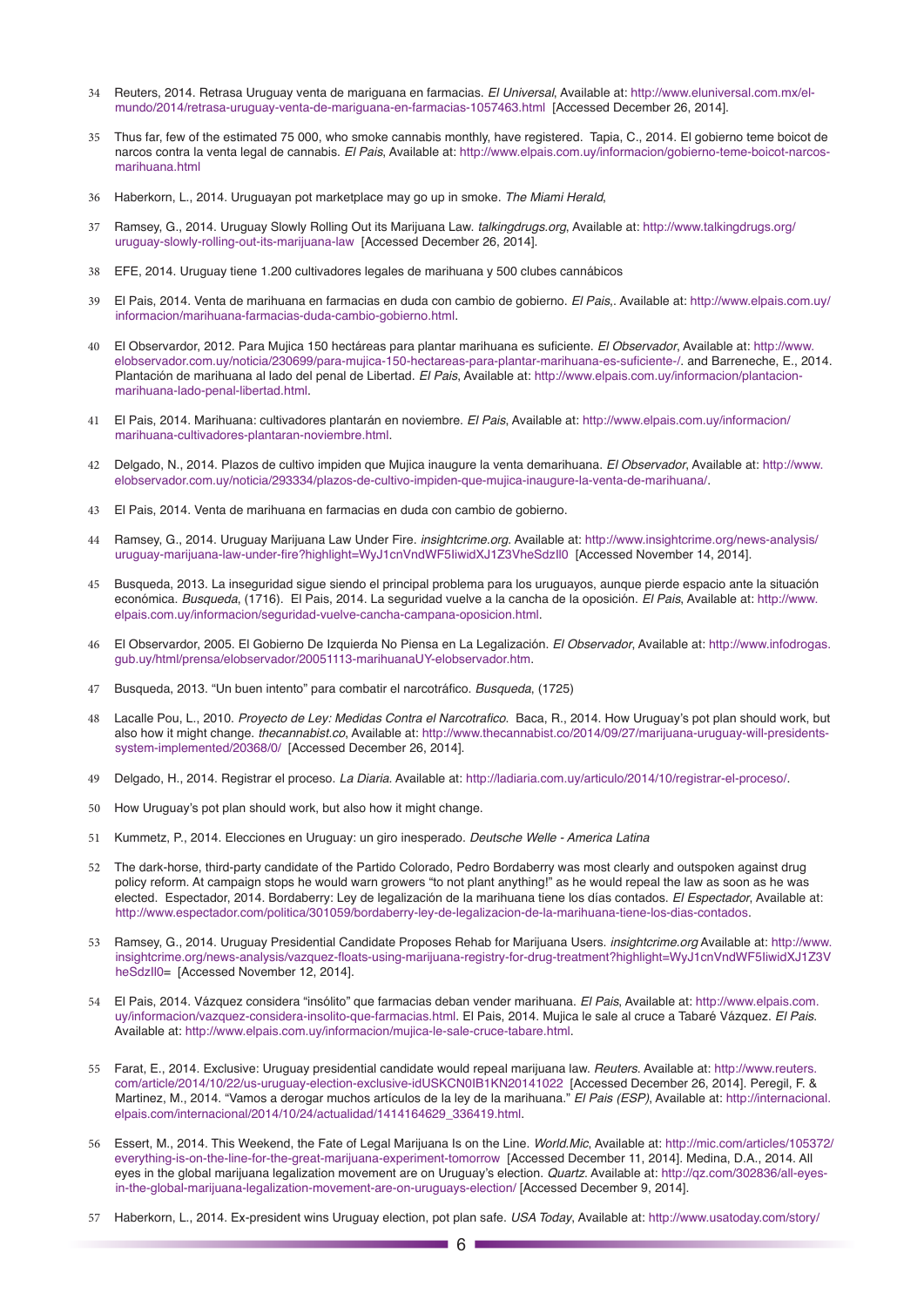#### [news/world/2014/11/30/ex-president-wins-uruguay-election-pot-plan-safe/19718183/.](http://www.usatoday.com/story/news/world/2014/11/30/ex-president-wins-uruguay-election-pot-plan-safe/19718183/)

- 58 Pacula and Sevigny argue "we can't learn much from policy still in motion" in a different context. Pacula, R.L. & Sevigny, E.L., 2013. Marijuana Liberalization Policies: Why We Can't Learn Much from Policy Still in Motion. *Journal of Policy Analysis and*  Management.
- 59 Reinarman, C., Cohen, P.D.A. & Kaal, H.L., 2004. The limited relevance of drug policy: cannabis in Amsterdam and in San Francisco. American Journal of Public Health, 94(5), pp.836–842.
- 60 Delgado, N., 2014. Liceales fuman más marihuana que tabaco. El Observador, Available at: [http://www.elobservador.com.uy/](http://www.elobservador.com.uy/noticia/imprimir/293780/liceales-fuman--mas-marihuana-que-tabaco/) [noticia/imprimir/293780/liceales-fuman--mas-marihuana-que-tabaco/](http://www.elobservador.com.uy/noticia/imprimir/293780/liceales-fuman--mas-marihuana-que-tabaco/).
- 61 Zecca, E., 2014. Aumento de consumidores de marihuana era "esperable." *180.com.uy*, Available at: [http://www.180.com.uy/](http://www.180.com.uy/articulo/52540_Aumento-de-consumidores-de-marihuana-era-esperable) [articulo/52540\\_Aumento-de-consumidores-de-marihuana-era-esperable](http://www.180.com.uy/articulo/52540_Aumento-de-consumidores-de-marihuana-era-esperable) [Accessed December 14, 2014].
- 62 FCS, Nuevo diploma de posgrados en Políticas de Drogas, Regulación y Control, UdelaR [http://cienciassociales.edu.uy/noticias/](http://cienciassociales.edu.uy/noticias/diploma-en-politicas-de-drogas-regulacion-y-control/) [diploma-en-politicas-de-drogas-regulacion-y-control/](http://cienciassociales.edu.uy/noticias/diploma-en-politicas-de-drogas-regulacion-y-control/)
- 63 AFP, 2014. De a poco crecen el autocultivo y el negocio de la marihuana legal. *El Pais*, Available at: [http://www.elpais.com.uy/](http://www.elpais.com.uy/informacion/crecen-autocultivo-negocio-marihuana-legal.html) [informacion/crecen-autocultivo-negocio-marihuana-legal.html.](http://www.elpais.com.uy/informacion/crecen-autocultivo-negocio-marihuana-legal.html)
- 64 Delgado, E., 2014. Exponen en el LATU usos alternativos del cannabis. *El Pais*, Available at: [http://www.elpais.com.uy/informacion/](http://www.elpais.com.uy/informacion/exponen-latu-usos-alternativos-cannabis.html) [exponen-latu-usos-alternativos-cannabis.html](http://www.elpais.com.uy/informacion/exponen-latu-usos-alternativos-cannabis.html).
- 65 Sanz, M., 2014. Uruguay, país de la marihuana. *EFE*, Available at: [http://univisionamerica.univision.com/blogs/article/2014-01-10/](http://univisionamerica.univision.com/blogs/article/2014-01-10/uruguay-pais-de-la-marihuana) [uruguay-pais-de-la-marihuana](http://univisionamerica.univision.com/blogs/article/2014-01-10/uruguay-pais-de-la-marihuana). Rodriguez Martinez, M., 2014. La Marcha "Uruguay Cosecha" celebra un año de la regulación de la marihuana. *noticias.lainformacion.com*, Available at: [http://noticias.lainformacion.com/economia-negocios-y-finanzas/cultivos](http://noticias.lainformacion.com/economia-negocios-y-finanzas/cultivos-agricolas/la-marcha-uruguay-cosecha-celebra-un-ano-de-la-regulacion-de-la-marihuana_zpqWbUuxXVH3btA8oRvBz5/)[agricolas/la-marcha-uruguay-cosecha-celebra-un-ano-de-la-regulacion-de-la-marihuana\\_zpqWbUuxXVH3btA8oRvBz5/](http://noticias.lainformacion.com/economia-negocios-y-finanzas/cultivos-agricolas/la-marcha-uruguay-cosecha-celebra-un-ano-de-la-regulacion-de-la-marihuana_zpqWbUuxXVH3btA8oRvBz5/) [Accessed December 13, 2014].
- 66 La Diaria, 2014. Hecha la ley. *La Diaria*, and Gilet, E., 2014; El verde y los de azul. *Brecha*, and El Observardor, 2014. La Policía seguirá allanando casas de cultivadores. El Observador, Available at: [http://www.elobservador.com.uy/noticia/imprimir/294024/la](http://www.elobservador.com.uy/noticia/imprimir/294024/la-policia-seguira-allanando-casas-de-cultivadores/)[policia-seguira-allanando-casas-de-cultivadores/.](http://www.elobservador.com.uy/noticia/imprimir/294024/la-policia-seguira-allanando-casas-de-cultivadores/)
- 67 El Observardor, 2014. Presidente electo preocupado por la ley que regularizó la marihuana. El Observador. Available at: [http://](http://www.elobservador.com.uy/noticia/293516/presidente-electo-preocupado-por-la-ley-que-regularizo-la-marihuana/) [www.elobservador.com.uy/noticia/293516/presidente-electo-preocupado-por-la-ley-que-regularizo-la-marihuana/](http://www.elobservador.com.uy/noticia/293516/presidente-electo-preocupado-por-la-ley-que-regularizo-la-marihuana/). El Pais, 2014. Preocupa a Vázquez que ley de marihuana eleve consumo de drogas. *El Pais*, Available at: [http://www.elpais.com.uy/informacion/](http://www.elpais.com.uy/informacion/preocupa-vazquez-marihuana-consumo-drogas.html) [preocupa-vazquez-marihuana-consumo-drogas.html](http://www.elpais.com.uy/informacion/preocupa-vazquez-marihuana-consumo-drogas.html).
- 68 Sanchez, S., 2014. Otros usos. *La Diaria*. Available at: [http://ladiaria.com.uy/articulo/2014/12/otros-usos/#.](http://ladiaria.com.uy/articulo/2014/12/otros-usos/)
- 69 El Observardor, 2014. Preparan primer protocolo para uso medicinal de la marihuana. El Observador, Available at: [http://www.](http://www.elobservador.com.uy/noticia/imprimir/294041/preparan-primer-protocolo-para-uso-medicinal-de-la-marihuana/) [elobservador.com.uy/noticia/imprimir/294041/preparan-primer-protocolo-para-uso-medicinal-de-la-marihuana/](http://www.elobservador.com.uy/noticia/imprimir/294041/preparan-primer-protocolo-para-uso-medicinal-de-la-marihuana/) .
- 70 El Pais, 2014. Mujica dijo que no sabe lo que pasará en el futuro con la ley de marihuana. *El Pais*, Available at: [http://www.elpais.](http://www.elpais.com.uy/informacion/jose-mujica-marihuana-proximo-gobierno.html) [com.uy/informacion/jose-mujica-marihuana-proximo-gobierno.html](http://www.elpais.com.uy/informacion/jose-mujica-marihuana-proximo-gobierno.html). And Lissardy, G., 2014. José Mujica sobre la legalización de la marihuana: "Los retrógrados se van a asustar". BBC Mundo; and El Pais, 2014. Vázquez considera "insólito" que farmacias deban vender marihuana
- 71 Yarzabal, L., 2014. Avances en El Monitoreo Y Evaluación De La Ley De Regulación Y Control Del Mercado De Marihuana en *Uruguay*, Versión editada por el autor de la ponencia expuesta en sesión pública realizada en el Ayuntamiento del Distrito 11, París, Francia, el 2 de setiembre de 2014 and La Republica, 2014. Software para control digital de la venta de marihuana.